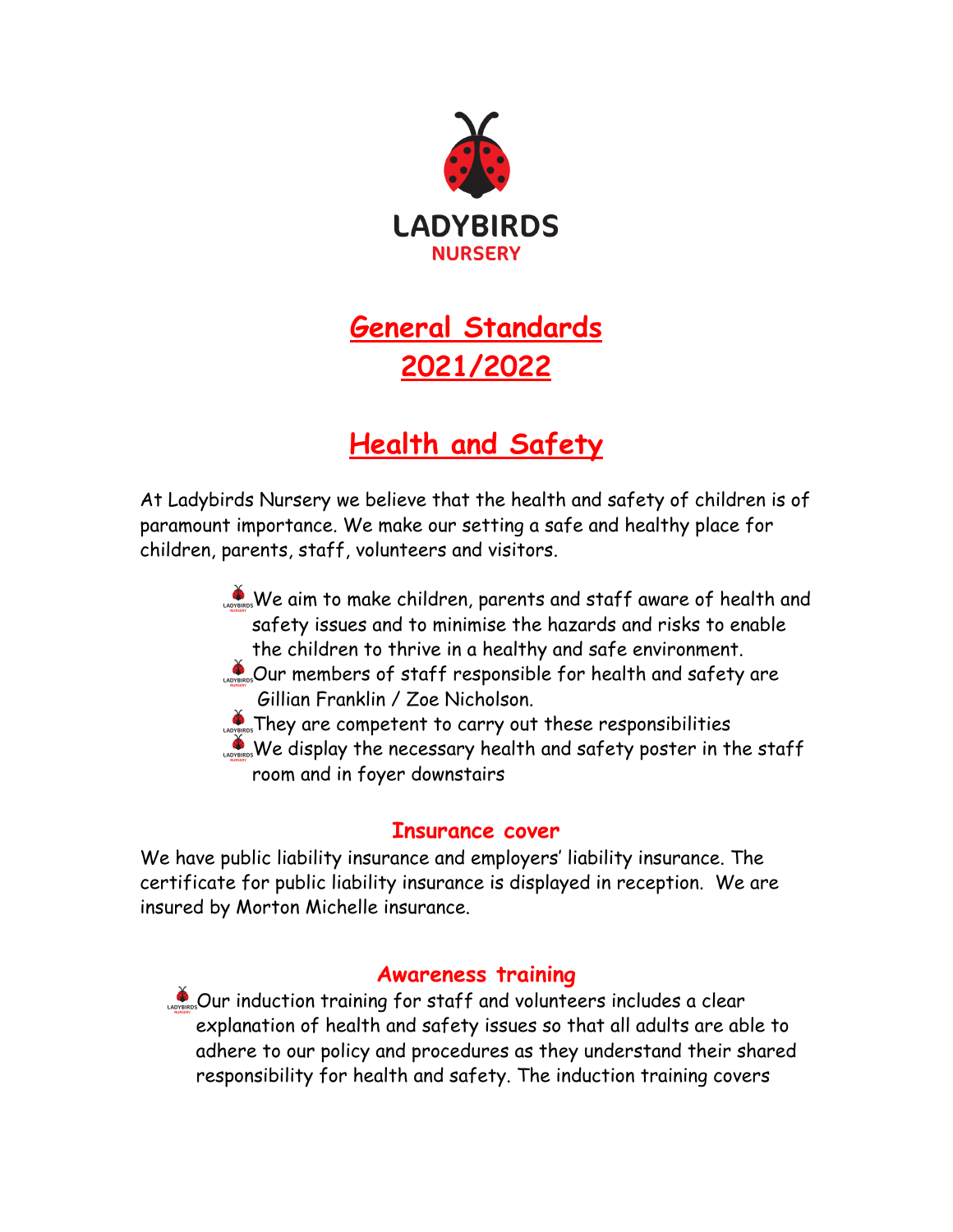matters of employee well-being, including safe lifting and the storage of potentially dangerous substances.

- Records are kept of these inductions training sessions and new staff and volunteers are asked to sign to confirm that they have taken part.
- **Health and safety issues are explained to the parents of new** children so that they understand the part played by these issues in the daily life of our nursery.
- We operate a no smoking policy either in the nursery building or in the surrounding grounds.
- Children are made aware of health and safety issues through discussions, planned activities and routines.

## **Safety of adults**

- Adults are provided with guidance about safe storage, movement, lifting and erection of large pieces of equipment.
- When adults need to reach up to store equipment or to change light bulbs they are provided with safe equipment to do so. The caretaker will do these procedures.
- Fire safety and evacuation sign are displayed appropriately

Adults do not remain in the building on their own or leave on their own after dark.

- $\sum_{n=1}^{\infty}$  The sickness of staff and their involvement in accidents is recorded. The records are reviewed regularly to identify any issues that need to be addressed.
- We keep a record of all substances that may be hazardous to health – such as cleaning chemicals, or gardening chemicals if used. This states what the risks are and what to do if they have contact with eyes or skin or are ingested. It also states where they are stored. These records are maintained by the kitchen staff.
- We keep all cleaning chemicals in their original containers.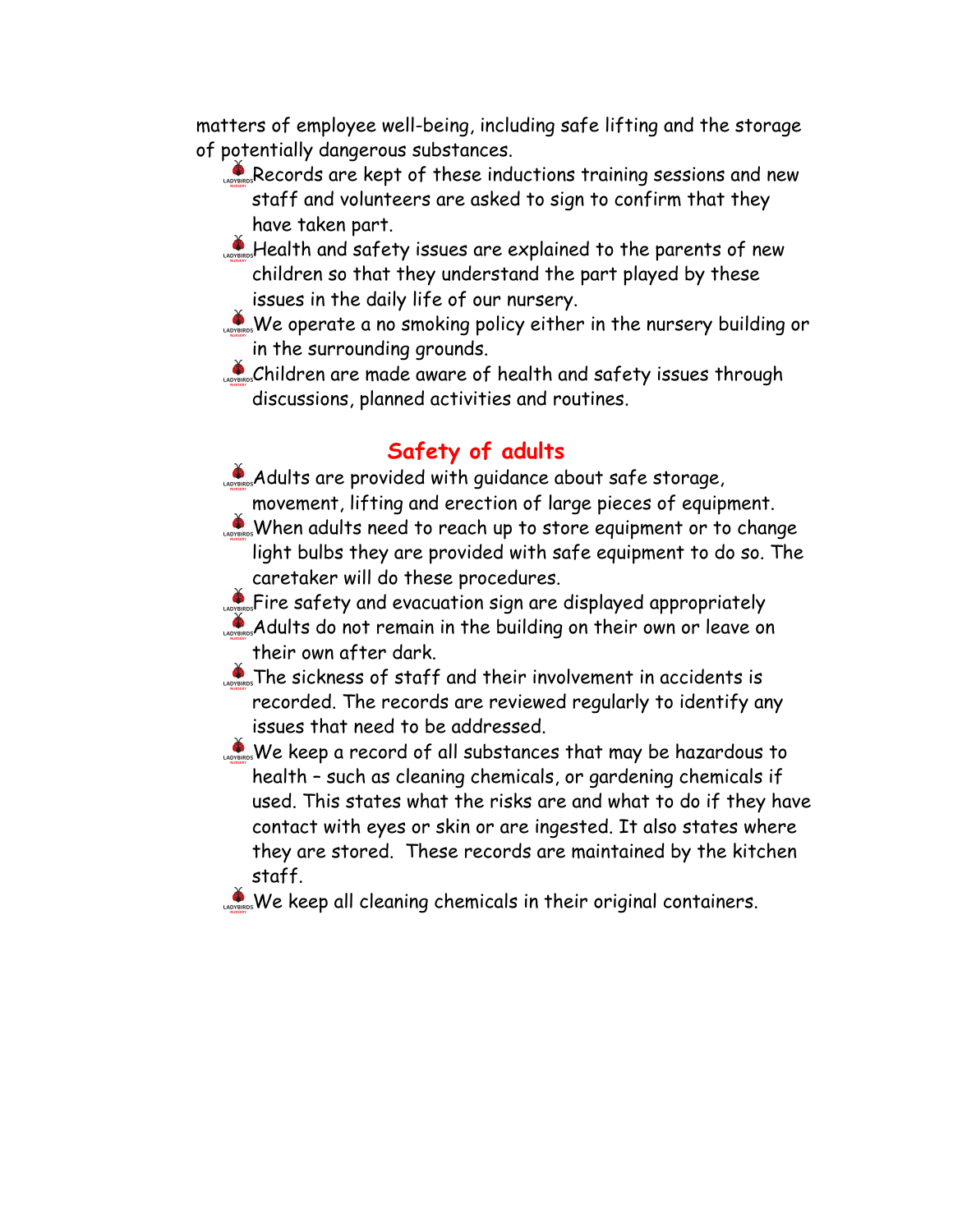#### **Windows**

- Windows throughout the building are secured so that children cannot climb through them with window locks.
- Windows have restrictors on them to prevent anyone accessing the building from the outside.
- Covid 19 the windows should be open as much as possible for ventilation.

#### **Doors**

- We take precautions to prevent children's fingers from being trapped in doors by using trap guards. We fit security locks to the external and internal doors to protect from intruders.
- $\mathcal{L}_{\text{cons}}$  Covid 19 the door plates and handles are cleaned throughout the day with antibacterial spray.

#### **Floors**

All floor surfaces are checked daily to ensure they are clean and not uneven, wet or damaged. Wet floor signs are displayed when floors are wet through cleaning or wet weather.

 $\mathcal{L}_{\text{cross}}$ Covid -19 - Floor are mopped using disinfectant throughout the day.

#### **Electricals/Gas Equipment**

- **All electrical/gas equipment conforms to safety requirements** and is checked regularly.
- Our boiler/electrical switch gear/meter cupboards is not accessible to the children.
- Fires, heaters, electrical sockets, wires and leads are properly guarded and the children are taught not to touch them. Sockets are covered with socket covers.
- Radiator covers are checked daily to make sure they are not obstructed or damaged.
	- **P** are sufficient sockets to prevent overloading
- The temperature of hot water is controlled to prevent scalds, signs are placed above hot water taps to warn people of hot water.
- Lighting and ventilation is adequate in all areas including storage areas.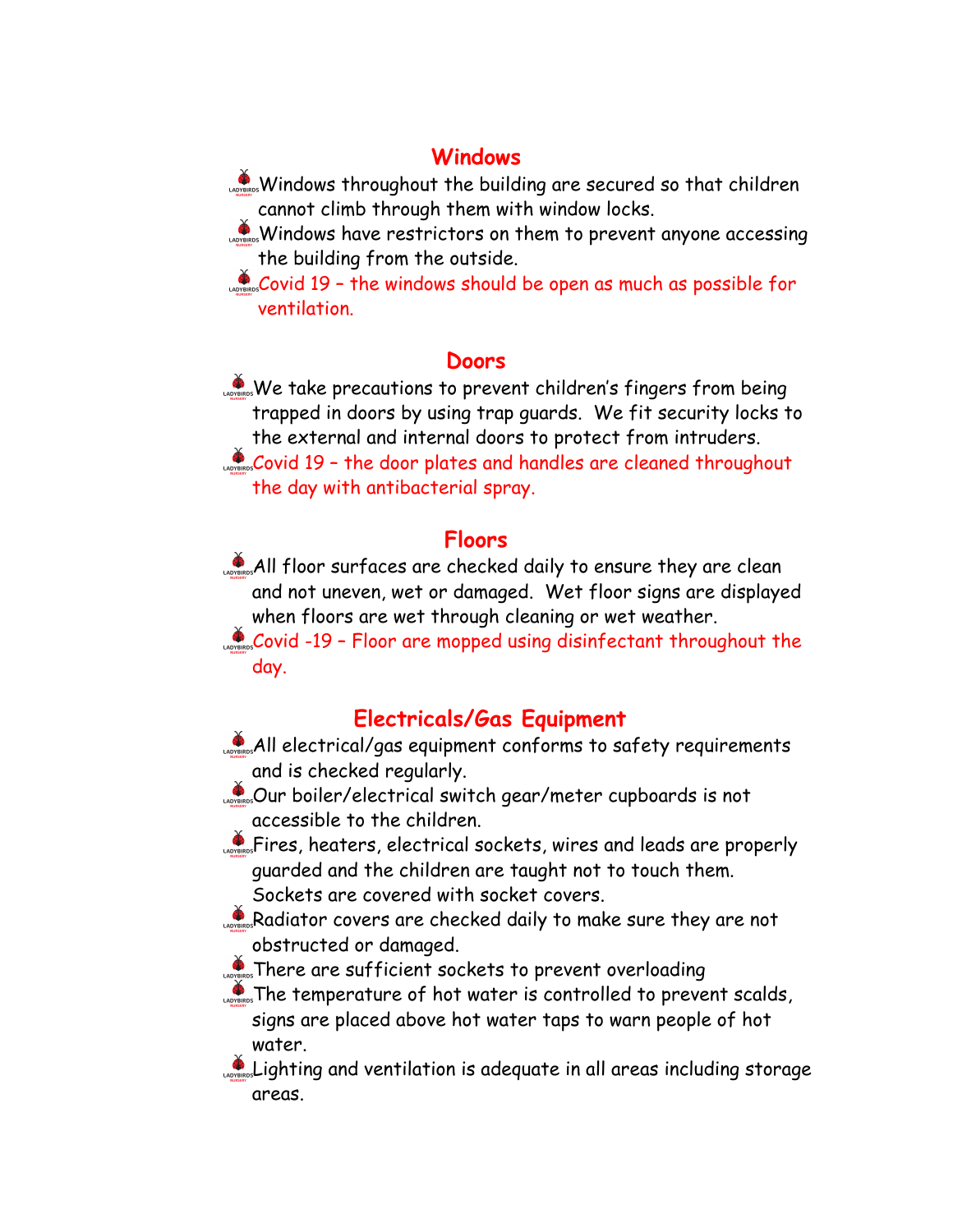#### **Storage**

**All equipment and resources are stored or stacked safely to** prevent them accidentally falling or collapsing.

#### **Outdoor area**

Our outdoor area is securely fenced.

Our outdoor area is checked for safety and cleared of any rubbish before it is used.

Adults and children are alerted to the dangers of poisonous plants, herbicides and pesticides.

Where water can form a sizeable pool on equipment, it is emptied before children start playing outside. If the pool of water is minimal the staff allow the children to explore the puddle whilst being supervised.

All outdoor activities are supervised at all times.

 $\mathcal{L}_{\text{cross}}$ Covid 19 - The outdoor equipment is cleaned with antibacterial spray after each room has used the equipment, before the next room goes outside, and again at the end of the day.

#### **Hygiene**

- We regularly seek information from the Environmental Health Department and the health Authority to ensure we keep up to date with the latest recommendations, and infection preventions
- Our daily routines encourage the children to learn about personal hygiene.

We have a daily cleaning routine for the setting which includes playrooms, kitchen, rest area, toilets and nappy changing areas.

- We have a schedule for cleaning resources and equipment, dressing-up clothes and furnishings.
- $\sum_{\text{log,max}}$  The toilet area has a high standard of hygiene including hand washing and drying facilities and the disposal of nappies.
- We implement good hygiene practices by;
	- 1) Cleaning tables between activities
	- 2) Cleaning toilets regularly
	- 3) Wearing protective clothing- such as aprons and disposable gloves as appropriate.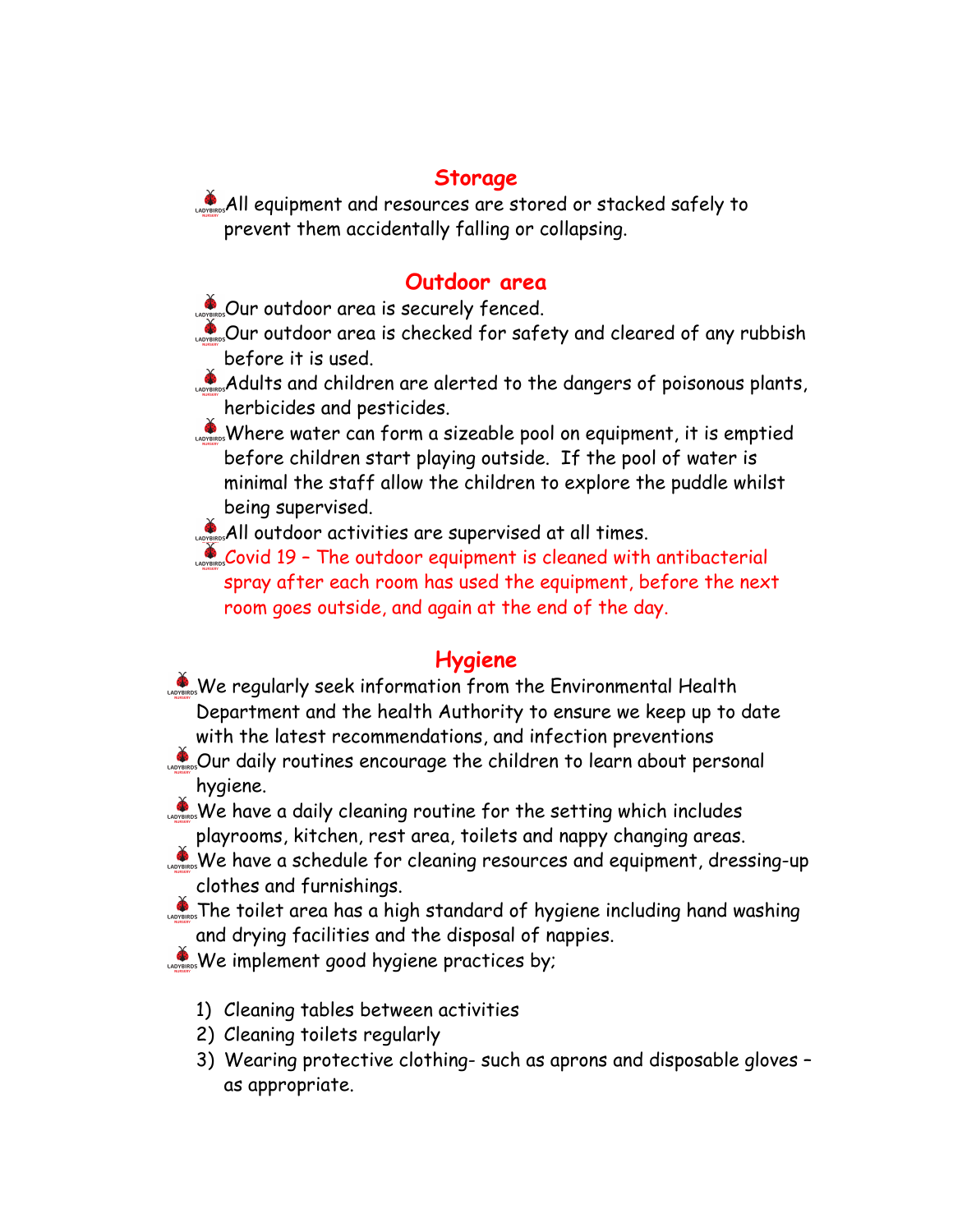- 4) Providing sets of clean clothes (provided by parents)
- 5) Providing tissues and wipes
- 6) Ensuring individual use of face cloths.
- 7) Providing individual sets of bedding for each child
- 8) Encouraging the children to wash their hands before eating and after using the toilet, or blowing their nose or sneezing
- 9) Covid 19 although our hygiene procedure are good during 'normal times' we understand the importance of hygiene throughout the day especially the need for frequent hand washing.

## **Activities and resources**

- Before purchasing or loaning, equipment and resources they are checked to ensure that they are safe for the ages and stages of the children currently attending the nursery.
- **CONSTRICE LAYOUT OF play equipment allows adults and children to move safely** and freely between activities.
- Equipment is regularly checked for cleanliness and safety and any dangerous items are repaired or discarded.
- **All materials, including paint and glue, are non-toxic.**
- Sand is clean and suitable for children's play.
- Physical play is constantly supervised.
- Children are taught to handle and store tools safely.
- Children who are sleeping are checked regularly.
- Children learn about health, safety and personal hygiene through activities we provide and the routines we follow.
- Large pieces of equipment are discarded only with the consent of the manager/deputy

#### **Health and Safety Covid Overview:**

Controls to use after most restrictions are removed:

Update Risk Assessments **Adequate Ventilation Sufficient Cleaning** Good Hand Hygiene